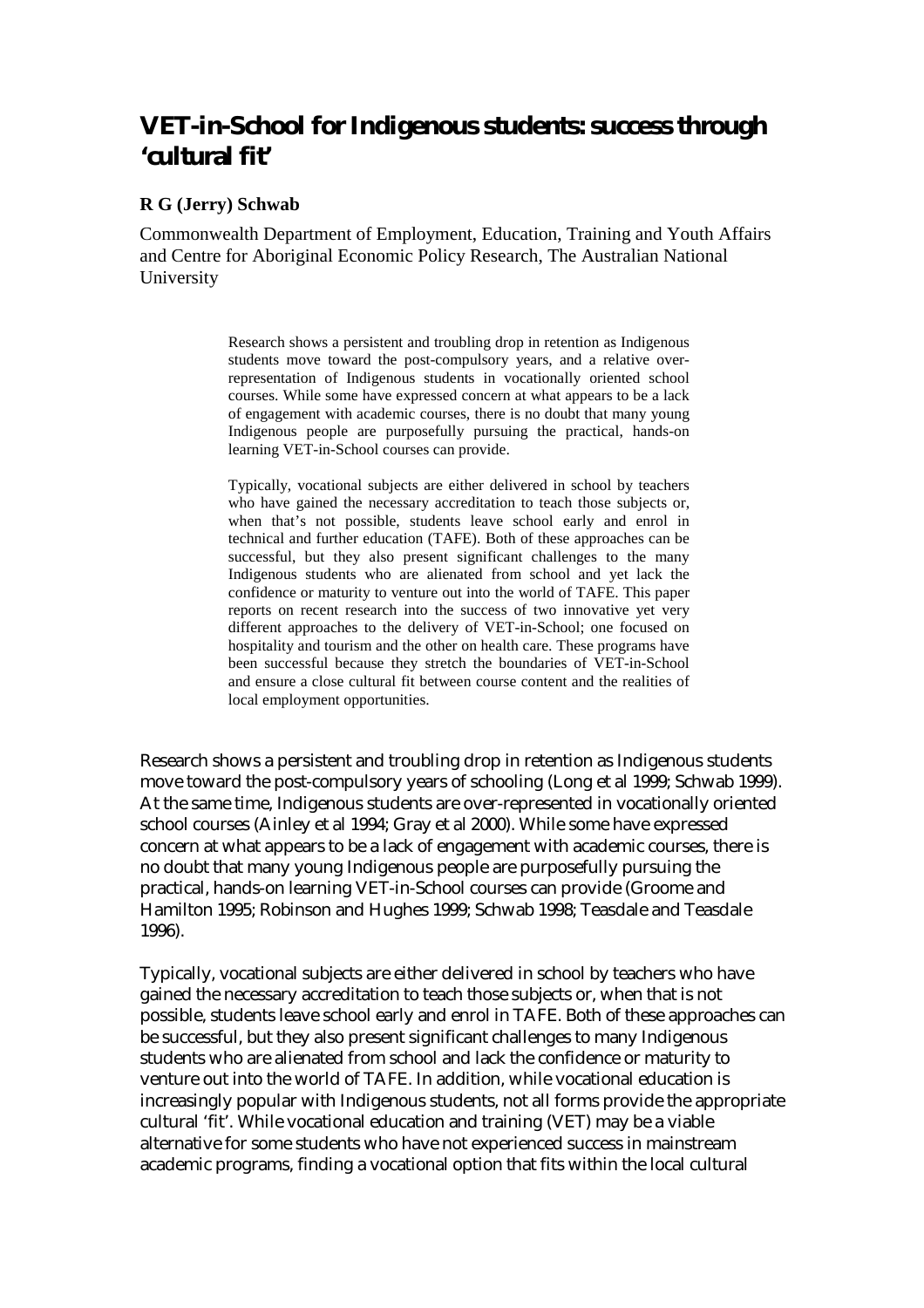context and aligns with the interests and needs of these students is a significant challenge.

This paper is derived from recent research into the success of two innovative yet very different approaches to the delivery of VET-in-School; one focused on health care (Booroongen Djugun College in Kempsey) and the other on hospitality and tourism (St Mary's College in Broome). Part of a larger project on post-compulsory success among Indigenous young people undertaken as part of a Department of Education, Training and Youth Affairs (DETYA) Research Fellowship, the sites for the two case studies presented below were selected after broad ranging consultation with a variety of stakeholders. The sites were identified with advice from DETYA officers in Canberra and in various State and Territory offices. In addition, recommendations were made by various State and Territory education department officers and advice was provided by Indigenous consultative bodies across the country.

The programs discussed below were identified as exceptional in terms of engaging students or in developing programs to enhance Indigenous senior secondary (or equivalent) outcomes. Data were collected through participant observation and interviews with students, teachers, parents, community members and education administrators. In addition, various institutional documents were collected and analysed. Five days were spent in each site, with additional follow-up information collected after the completion of fieldwork. The case studies are intended to highlight the personal, school and community factors associated with successful postcompulsory outcomes for young Indigenous people. The programs described below have been successful because they stretch the boundaries of VET-in-School and ensure a close cultural fit between course delivery, content, student aspirations and the realities of local employment opportunities.

# **Booroongen Djugun College**

Kempsey is located on the Mid-North Coast of New South Wales, one of the state's fastest growing non-metropolitan regions. Situated in the Macleay River valley, it is roughly half-way between Sydney and Brisbane and is the traditional country of the *Dunghutti* and *Gumaynggirr* people. The town population is close to 10,000 and Indigenous people comprise about 14% of the total population. The Macleay Valley is often described as economically depressed, and Indigenous unemployment is about 39%. Developing marketable skills is a challenge in any community, but this is particularly important in a town like Kempsey where jobs are few.

Booroongen Djugun College was established in 1994 as an independent adult education institution focused on the needs of Indigenous people in the region. The first accredited courses developed and offered by the college were Certificates in Community Care Nursing and Community Care Ancillary Services. These courses were developed in response to Indigenous community interests and desires to attend to the social and physical needs of elderly Indigenous people in the region. Through these courses, a pool of qualified graduates were available to staff the Booroongen Djugun Aged Care Facility when it opened in 1997; the College established its own facilities on the same grounds that same year. The Aged Care Facility is a first class residential care operation providing accommodation for 60 individuals. Constructed of rammed earth and designed to embrace and reflect Aboriginal totems of fire, water, earth and sun, the facility runs at full capacity with a long waiting list and 60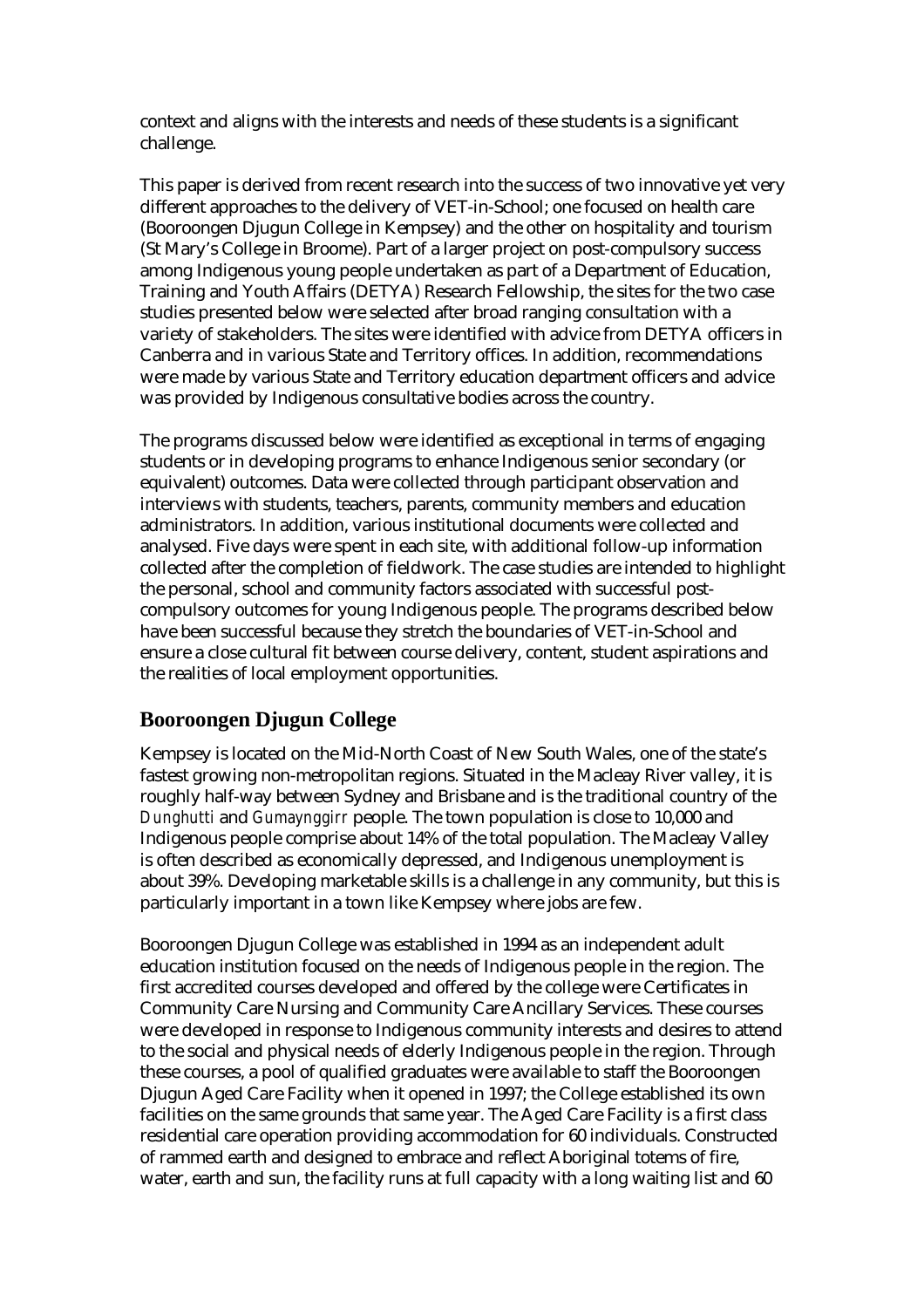staff members. With a lengthy list of commendations and awards, the facility is setting standards for aged care in the region.

The College aims to provide practical training for individuals that will lead not only to employment but also assist with developing a career. A core assumption underpinning Booroongen Djugun programs is that the College is a community institution and as such should provide intellectual and practical skills for social action; the College is a means to individual and community empowerment. In this sense, the College sees itself as an instrument of social change, providing skills for personal and community development. Indigenous traditions and customs are married with sound pedagogy to enable learning that fits comfortably with the cultural backgrounds of Indigenous students, many of whom have never felt totally at ease with mainstream education. Course modules are structured and delivered to address what staff refer to as 'Aboriginal learning styles', and theory-based lectures are complemented by hands-on, observation-based learning. Students work through modules that emphasise the practical side of knowledge necessary for particular tasks, delivered through lectures and audiovisual presentations and reinforced through discussion and role-plays.

#### **Health care studies**

The VET-in-School program comprises three different levels of health care studies: non-vocational health care 'taster' courses for year 9 students; pre-vocational studies in community care for year 10 students; and full vocational courses in nursing and aged care for students in years 11 and 12. All are approved and accredited by the New South Wales Board of Studies and all lead to AQF Certificates.

Participating high school students in the Macleay Valley attend classes at Booroongen Djugun College one day a week. The morning involves a range of activities including lectures, audio/visual presentations, demonstrations and completion of study modules. The afternoon session is conducted in the Aged Care Facility next door, where students have the opportunity to practice what they have learned under the guidance of both their teachers and qualified Facility staff; the practical experience students gain is then discussed and re-examined in the classroom. This cycle of instruction, practice and reflection is referred to by Booroongen Djugun staff as 'circular learning' and is one of the key learning strategies offered to students.

The content of the courses is carefully structured to include all the necessary curriculum to meet accreditation standards. For example, students study human physiology and anatomy but they also learn a range of practical skills such as shaving a patient who is unable to shave himself, lifting a bedridden person, and assisting with meals. In addition, there is a particular emphasis on problem solving and communication to enable students to work both independently and with other staff in health care settings. Early modules of study lead to a First Aid qualification and Occupational Health and Safety issues and practices are threaded through all the course materials and hands-on training sessions. All the study modules emphasise literacy and numeracy skills, yet there is an explicit acknowledgement that Aboriginal English, spoken by many of the College's students, is respected as a functional form of English communication. Study is structured by course modules but also includes self-paced learning components, which allow students to work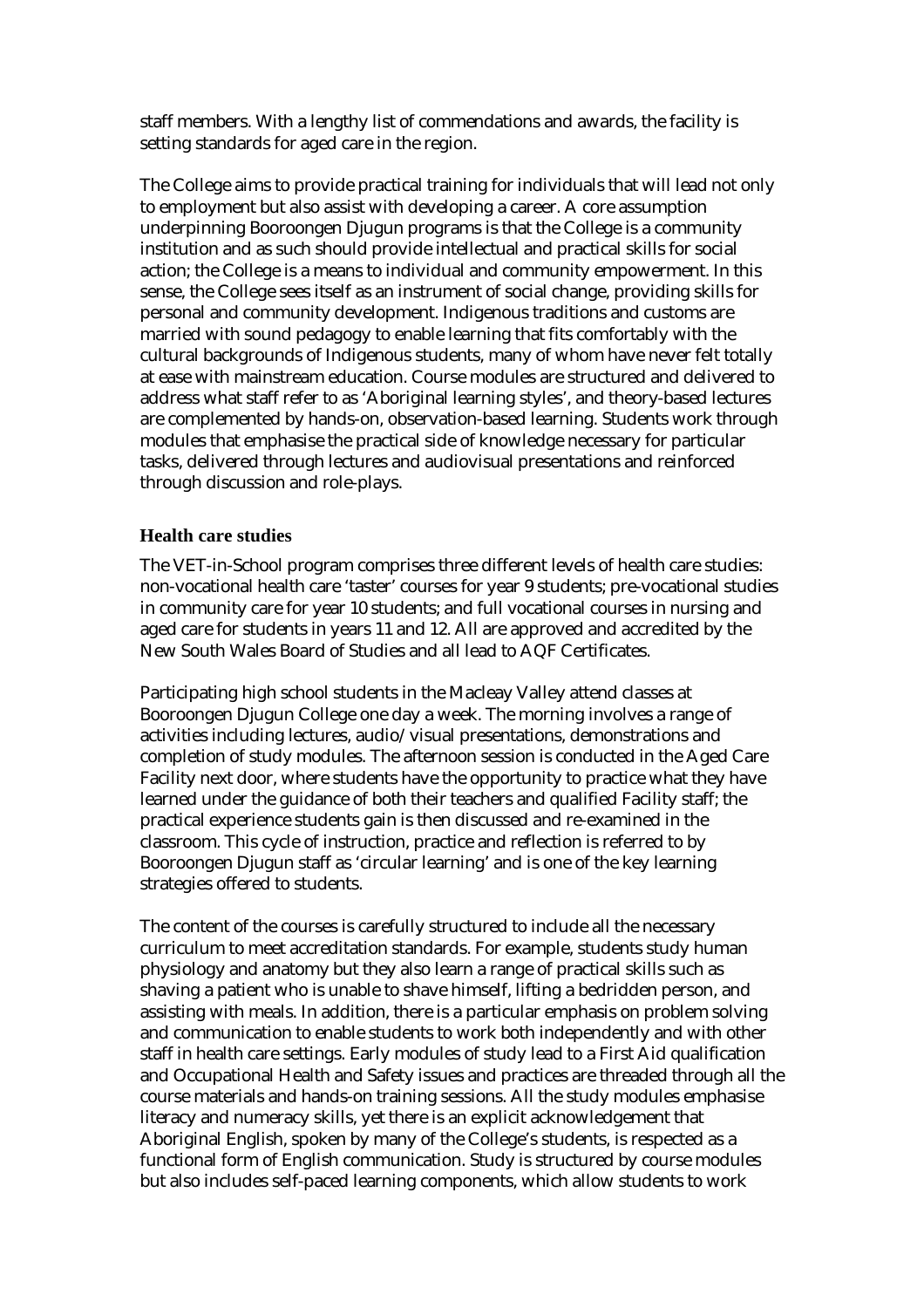through and review materials at a rate that best suits their needs and particular circumstances.

In lectures, written course materials and 'on the ground' work placements, there is an explicit emphasis on the value and importance of Indigenous culture and identity, reaffirmed by the involvement of Indigenous staff, local Elders and community leaders. While the course emphasises the fundamentals of caring for patients, teachers never lose sight of the fact that the College is an Aboriginal institution. In addition, an explicit valuing of multiculturalism underpins all training in health care. Both of these appear to be crucial ingredients in the success of the program.

Students emphasise the immediate and practical benefits of the courses. They referred to the many and varied advantages this particular style of vocational education provides in allowing them to experience the realities of a job. They appreciate the opportunity to take direct responsibility for study, the relative independence afforded them and the practical hands-on training of immediate relevance. They anticipate an easier transition to the world of work because they will have practical experience and qualifications recognised across the country. Many of the Indigenous students say that without the Booroongen Djugun program they would have left school early. They refer to teasing and racism in their home high school in contrast to a program that is 'theirs' and that validates their cultural experience as Indigenous people. This appears to have a marked effect on their desire to participate in education and training and succeed in their studies.

#### **Outcomes**

In the year 2000 there were 54 Indigenous students in years 10-12 enrolled for study in the three high schools in the Macleay Valley. Of these students, 27 (50%) were enrolled for VET-in-School studies through Booroongen Djugun. In other words, half of all the post-compulsory high school students in the Valley chose to participate in VET-in-School studies at an independent, community-controlled Aboriginal college. Of those students enrolled in 1999, over 90% of the Macleay Valley students returned to the College to continue their study in 2000. The overall completion rate for these students was 77%. That over three out of four students in this age cohort completed these studies is remarkable by any measure. Overall, enrolments of Indigenous students at the College in the age group 15-19 grew from 29 to 43 between 1998 and 1999. These students accounted for 26% of all College students in 1998 and 16% in 1999.

Though the College has been unable to track the employment outcomes for graduating students, aged care is a growth industry in the region and virtually any student with qualifications would find jobs in the region for which they could apply. The Booroongen Djugun Nursing home, for example, has 70 staff positions and has a difficult time filling the jobs with College graduates because they are in such high demand.

## **St Mary's College**

Located 2,200 km from Perth and 1900 km from Darwin, Broome is situated in a lush region of turquoise seas, red cliffs, palm and mango trees and low, scrubby dunes. The weather during the 'dry' season is nearly perfect, or so would say the tourists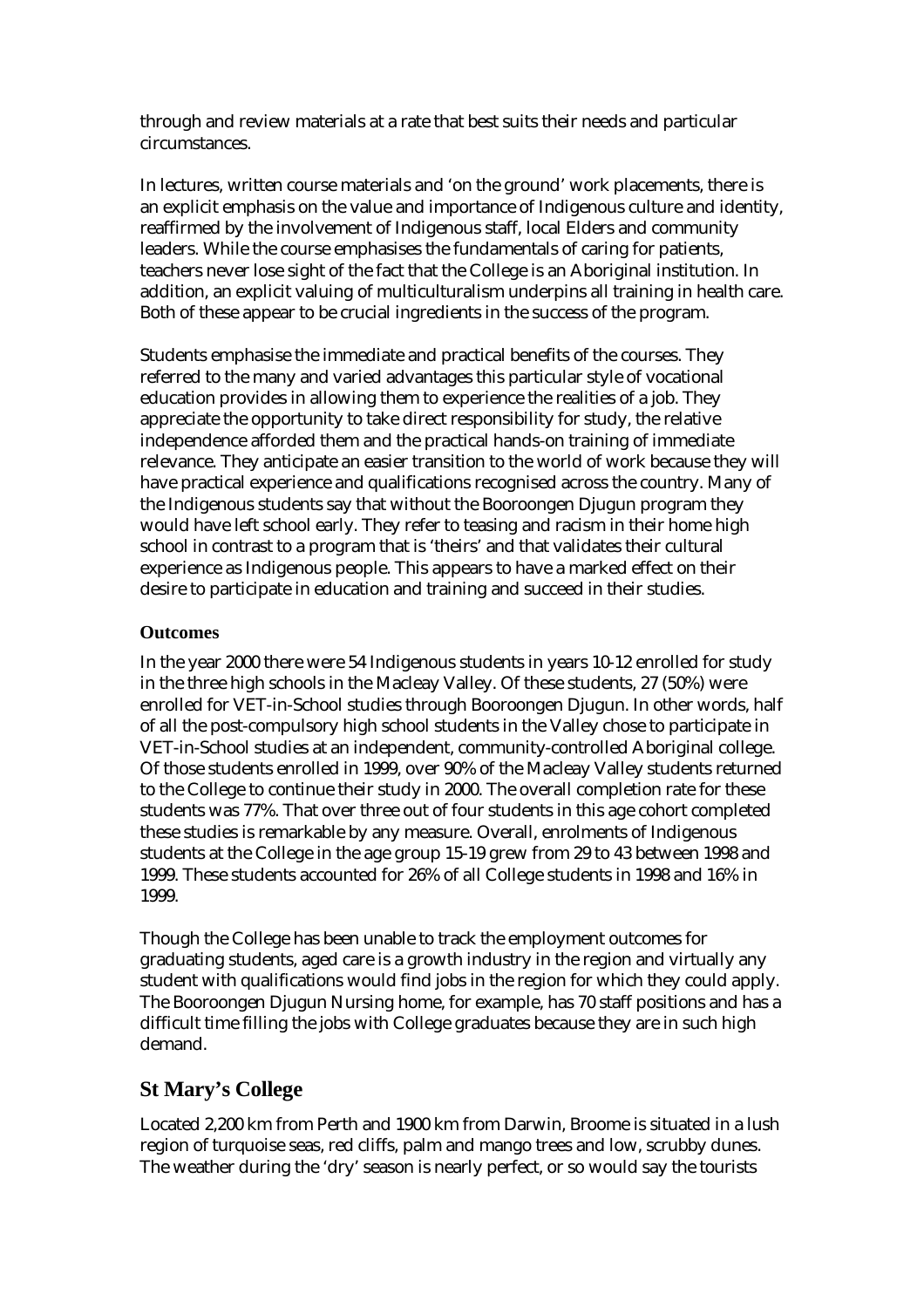who swell the town's population by three fold during winter. The tropical 'wet' season, running from roughly October to March, is replete with hot, sticky afternoons, monsoonal rains and occasional cyclones. Broome's population is just over 10,000 people, with nearly 20% identifying themselves as Indigenous. Pearling and tourism provide the economic foundation for Broome. Over 16% of Indigenous people in Broome are unemployed, compared to about 7% of the rest of the community.

Part of the West Australian Catholic Education system, St Mary's College is a coeducational institution with both primary and secondary campuses. Overall, secondary student enrolments have increased by 39% (from 114 to 158) between 1995 and 2000. While four out of five students are Indigenous, there has been a shift occurring as increasing numbers of non-Indigenous students are choosing to enrol at St Mary's rather than the local government high school. In the year 2000, there were 27 Indigenous students in year 10, 17 in year 11 and nine in year 12.

St Mary's has initiated a range of special programs to attempt to meet the specific needs of Indigenous students, all of whom are at-risk – for various reasons – of leaving school early. The programs are linked in their ultimate aim to keep students in school and equip them to contribute to their families, communities and the rest of the nation. There are several impressive programs at St Mary's, but this paper will highlight only one: the Hospitality and Tourism Training Program.

#### **Hospitality and Tourism Training Program**

One of the critical issues for young Indigenous people in Broome is employment. Though Broome is growing, it is in fact an extremely isolated small town with a limited range of employment opportunities. A challenge for educators, beyond the provision of State required curricula, is to provide course options that fit both the interests of Indigenous students and the economic realities of the region. Intent on expanding vocational offerings, St Mary's staff did research to find what industries were growing in the region, and concluded that tourism showed the greatest promise in providing jobs to young Indigenous people in the area.

The Hospitality and Tourism Training program combines a cluster of accredited general secondary studies subjects in years 11 and 12, a selection of AQF modules related to Hospitality and Tourism and hands-on training in the workplace. At the conclusion of the course, a student is eligible for secondary graduation and will have completed a range of modules that would contribute toward the attainment of a full Certificate if the student chose to continue studies beyond school. The program was developed in collaboration with, and modules are delivered by, the Kimberley College of TAFE on St Mary's campus.

The course is structured to allow a maximum focus on the subject, so that students spend one full school day a week learning about and developing skills for employment in the Hospitality and Tourism industry. Through a combination of lectures, readings and hands-on experience, students quickly learn the realities of the industry. Learning by doing and learning by seeing the reality first hand, is behind much of the student enthusiasm for the course. Regular field visits are an important part of the course as well and students have frequent opportunities to visit local hospitality and tourism operations, including Indigenous tourism enterprises. For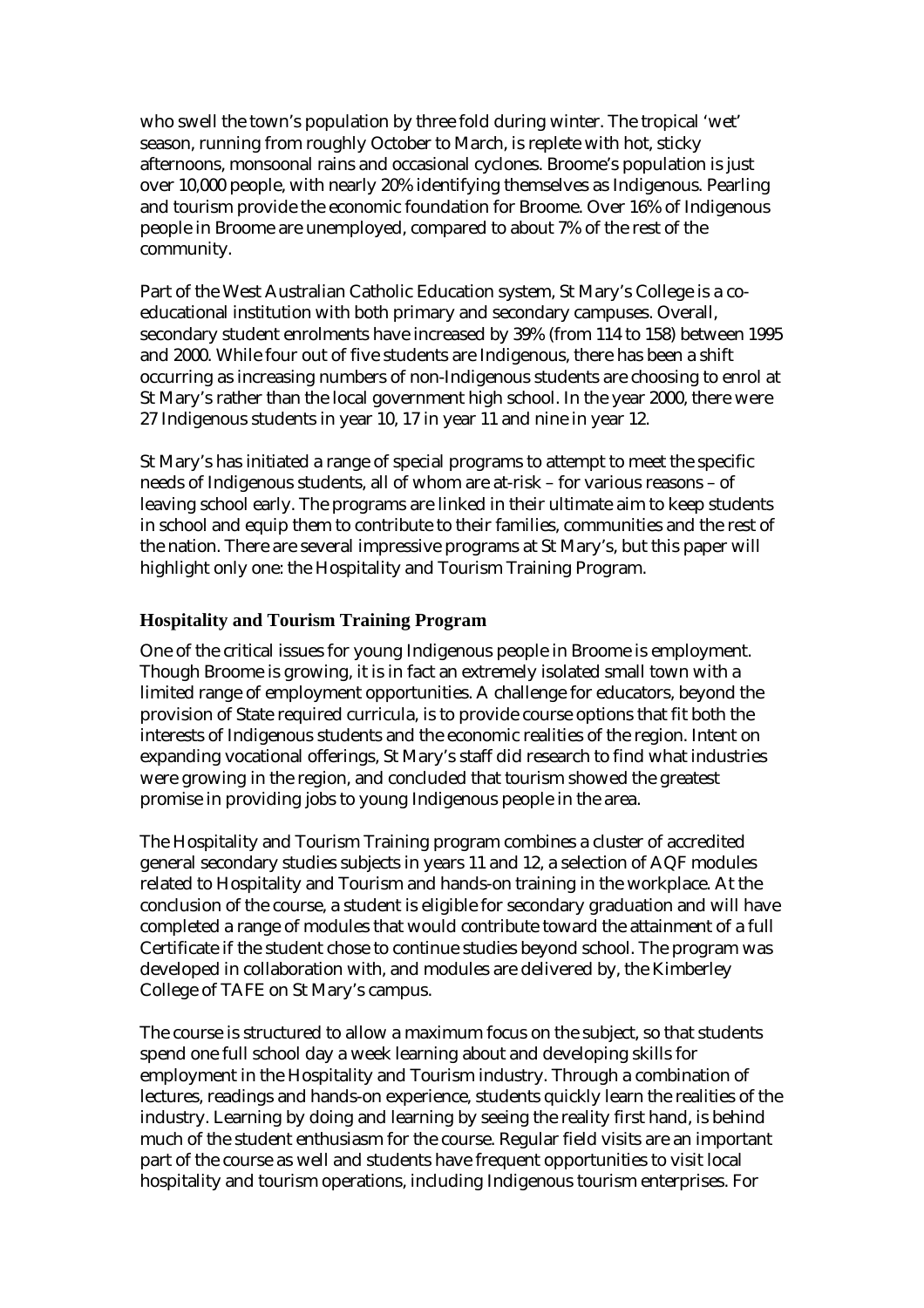example, last year students visited a range of Broome's accommodation offerings, from backpacker hostel to five-star resort. They studied Indigenous fishing and mud crabbing tour operations, visited pearling facilities, and toured a cruise liner docked in Broome.

The year 12 students also travelled to Perth to study Hospitality and Tourism in another setting. In Perth they visited a range of hospitality and tourism venues including several major hotels, Qantas In-flight catering, and the Playhouse theatre. In addition, they met with staff of the WA Tourism Commission, and undertook placements at the Terrace Hotel on the Swan River where they had opportunities to observe operations in the various departments and divisions.

## **Outcomes**

The Hospitality and Tourism program has been highly successful in a number of ways. It has attracted growing numbers of Indigenous students and engaged them at years 11 and 12 when most of their peers across the country have left school. In the year 2000 there were 15 at-risk Indigenous students enrolled and ten completed the year. The program is so attractive to students that it is a major challenge for the College to keep the academic stream alive. The program incorporates a hands-on, practical approach to learning that many Indigenous students excel at. Finally, it is closely linked to the local community and a vibrant and growing industry in which Indigenous people play a major role. In this way, the Hospitality and Tourism Program has attained a close cultural fit with the interests and aspirations of students who have first-hand experience with family and friends who have secured meaningful jobs in the local and regional industry. Students who hope to work in the field have plenty of evidence around them to indicate their aspirations are realistic and achievable; this has had a significant impact on student engagement and their willingness to remain in school.

Attendance at St Mary's has been improving in the past two or three years and the truancy rate is currently between 2-3%. In addition, it is clear from interviews with teachers and students that St Mary's students are gaining confidence and self-esteem through the Hospitality and Tourism program. These are students who are at-risk, who – according to abstract demographic profiles – would be most likely to leave school. Yet these same students are attending and participating enthusiastically in school and, perhaps most significantly, perceiving and evaluating a range of real opportunities in their future.

## **What seems to matter?**

Enabling and facilitating the educational successes of young Indigenous people is a complex endeavour and it is difficult to identify any single ingredient that makes 'the' difference. Still, it is possible to draw some valuable lessons from the programs at St Mary's College and Booroongen Djugun. It appears there is a range of factors that have contributed to student success – all of them are interlinked and all relate to attaining a cultural fit. The notion of cultural fit revolves around the alignment of curriculum, delivery and pedagogy with local Indigenous cultural assumptions, perceptions, values and needs (Schwab 1998; Schwab 2001). For education and training to succeed, this alignment is essential.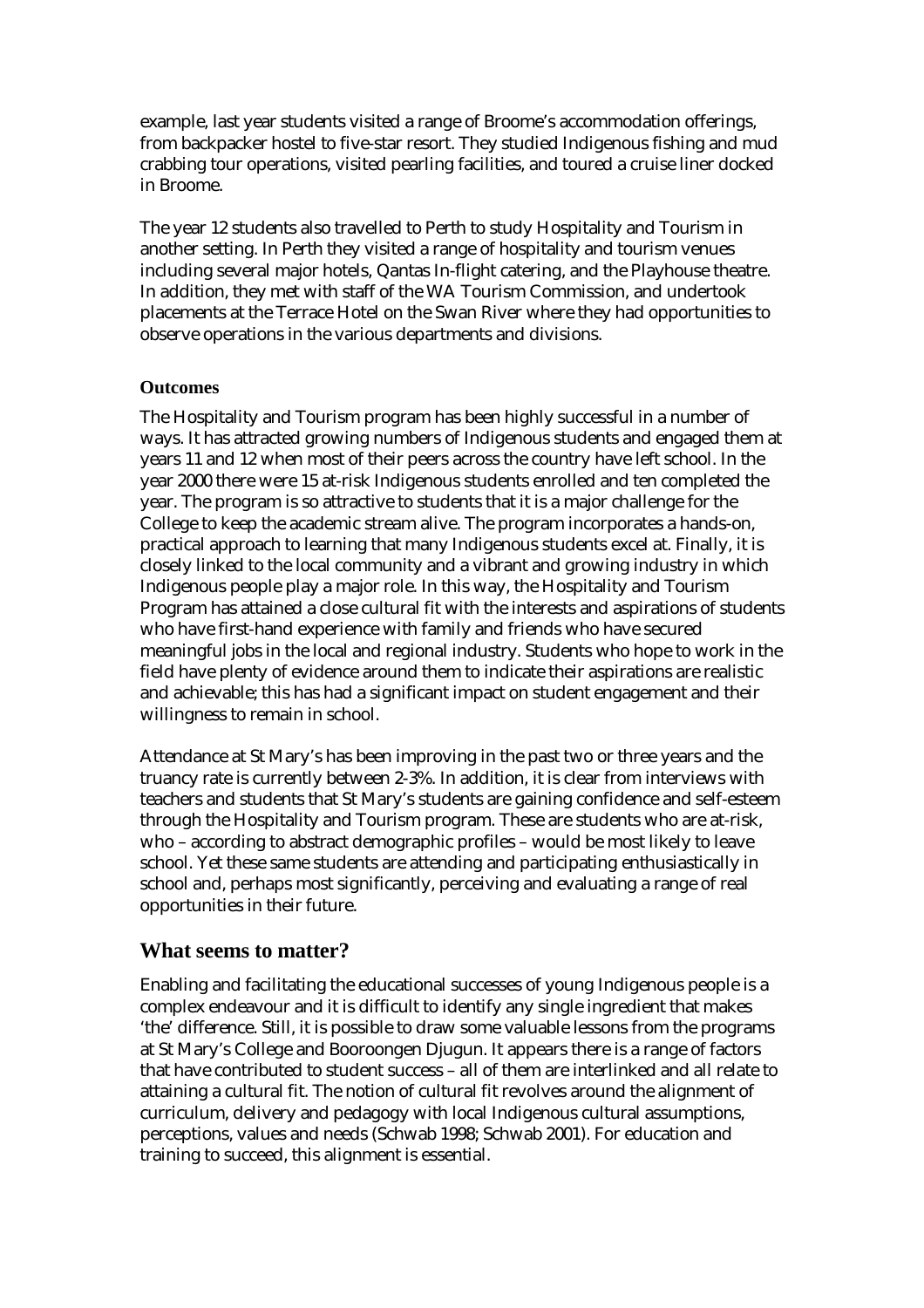Research has shown that this alignment can be achieved through programs and approaches that recognise Indigenous culture and values within a learning environment that preserves and reinforces Indigenous identity and provides a range of culturally appropriate mechanisms for support (Boughton and Duran 1997; Day 1994; McIntyre et al 1996; Munns et al 1996; Nakata 1993; Rigney et al 1988; Senate Employment, Workplace Relations, Small Business and Education References Committee 2000). In addition, cultural fit may be assisted by programs that grow out of and/or support Indigenous community goals (Durnan and Boughton 1999; House of Representatives Standing Committee on Employment, Education and Training 1997) and recognise that some Indigenous students appear to have different 'learning styles' that require approaches to teaching and training that differ from those traditionally used in classrooms and workplaces (Harris 1984; Hughes 1988).

While the last point is somewhat contentious among educational researchers (Nakata 1995; Nicholls et al 1996), there is no question that sensitivity to cultural difference is a key ingredient for successful programs. Distilling the lessons from the two cases presented above, there appear to be a range of factors that merit close consideration when looking for ways to facilitate success among Indigenous students in Vet-in-School programs:

#### *Community-based education and training*

The importance of education and training that is community-based was consistently referred to by students, staff and community members in both settings. Many of the young people who are enrolled to study in the two programs have had little previous success in mainstream schools, yet study in an institution recognised as an extension of the Indigenous community has in these cases had a very positive effect in encouraging - both in communities and among students - a sense of ownership of the programs. Ownership, it would appear, is closely tied to engagement and ultimately to successful outcomes.

#### *Community relevance*

Indigenous post-compulsory students are often drawn to practical fields of study which will allow them to return to their communities to work. In some cases this has to do with a lack of confidence in the workplace and a desire to work in settings that are culturally comfortable. In other cases it has to do with a deep desire to work for the betterment of one's community. The courses at Booroongen Djugun fit perfectly with these patterns and allow students to study for careers that are of immediate relevance and highly valued by the Indigenous community. Equally important, the curriculum and course structure in College courses arise out of the needs identified by the local community. Similarly, the courses at St Mary's College link to an industry local Aboriginal people value and already feel connected to. Aboriginal people are employed throughout the region in the industry and there are many examples of Aboriginal cultural tourism operations already succeeding. Consequently, the Hospitality and Tourism program is seen as immediately relevant and of value to the wider Aboriginal community.

#### *A commitment to Aboriginal employment*

Both programs maintain that their goal is to provide students with opportunities to develop skills that will enable them to move out of the classroom and into jobs. While qualifications are highly valued, they are not a goal in and of themselves.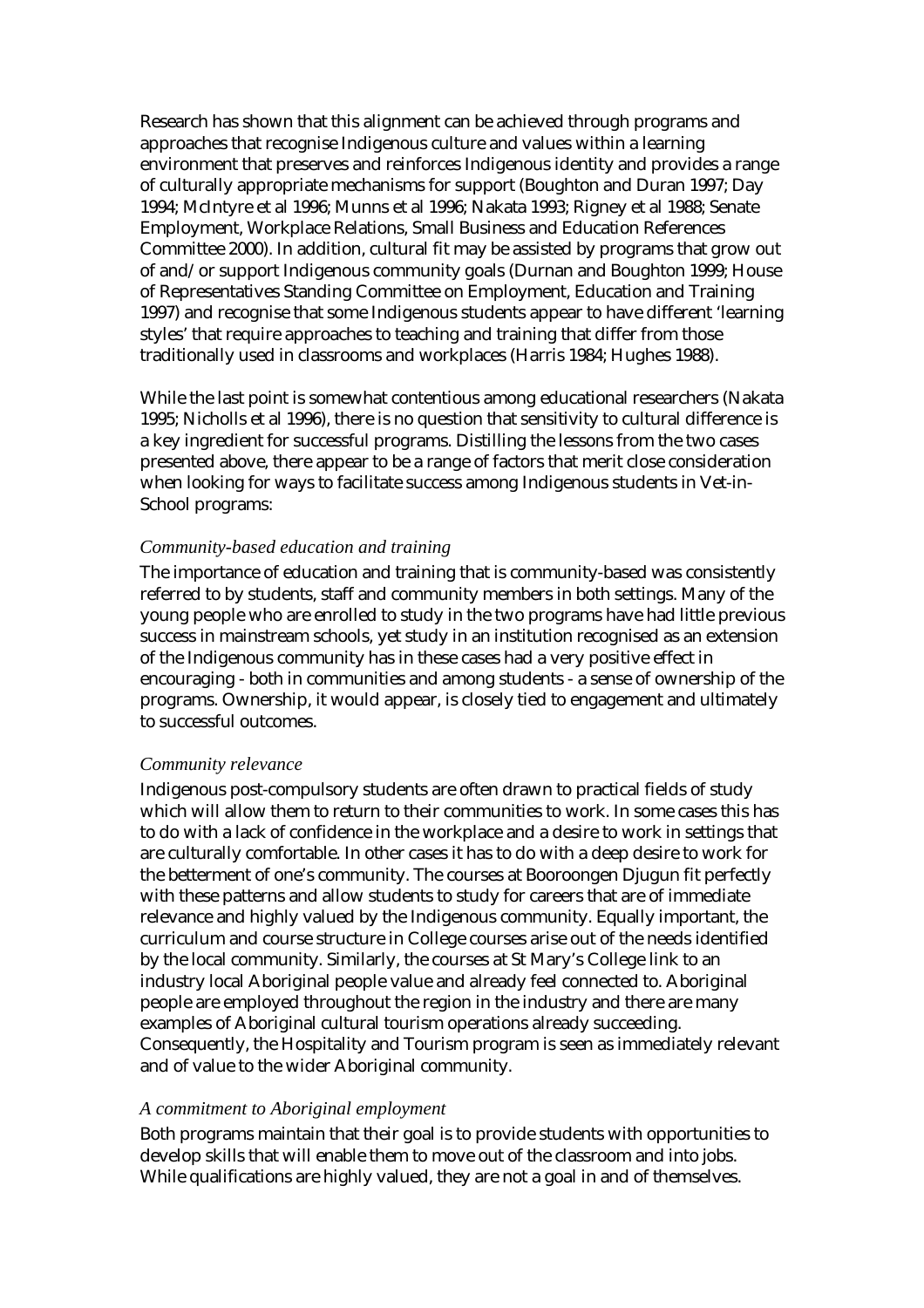Employment is the ultimate goal. This orientation shapes course materials and delivery and students appear to adopt this perspective in their studies. There is nothing abstract about these programs. The focus is on jobs, and students understand and are working toward that end.

#### *Balancing expectations from two cultures*

Staff in both institutions articulate a clear approach to teaching that encourages students by acknowledging and supporting their cultural heritage and by providing course structures and materials that fit their preferred learning styles. Yet firm expectations about attendance and participation are incorporated in the programs, and students are not allowed to complete their studies without fulfilling highly specific, industry-defined requirements. In this sense, both institutions have succeeded in finding a balance between the sometimes conflicting styles and expectations of two cultures so that the desired outcome – jobs – can be obtained.

#### *Pushing the boundaries*

Booroongen Djugun and St Mary's College are remarkable in variety of ways, but they are particularly impressive in pushing boundaries as educational institutions. Both emphasise the need for hands-on learning, and as a result, students spend significant amounts of time outside the classroom learning about the workplace. Yet, moving beyond the walls of the classroom requires additional effort by teachers and additional resources to support the field study components. Both institutions are highly entrepreneurial, have built strategic partnerships with other institutions and are particularly skilled in locating and securing supplementary funding to support their programs.

#### *Leadership and committed, competent staff*

Leadership in both institutions is exceptional in finely balancing the need to be in and of the local Indigenous community – in both identifying and being responsive to community education and training needs – with the need to be independent, efficient and innovative. Both VET-in-School programs arose out of clearly identified community needs. With clear goals and broad support, they have also succeeded in drawing together competent and committed staff to assist in expanding and extending programs to meet the education and training needs of Indigenous people throughout their regions.

## **Conclusion**

These are two examples of exemplary programs that have been successful because they stretch the boundaries of VET-in-School and ensure a close cultural fit between course delivery, content, student aspirations and the realities of local employment opportunities. They are community-based and focused on realistic employment outcomes that are considered relevant by both students and their communities. They both have strong leadership and committed staff, they are highly strategic and entrepreneurial, and yet they have found a balance between Indigenous and non-Indigenous styles and expectations. No single one of these characteristics or qualities would have been sufficient to bring about the success of these programs, yet together, they combine to achieve impressive advances in a crucially important area and offer important insights for VET-in-School programs across the nation.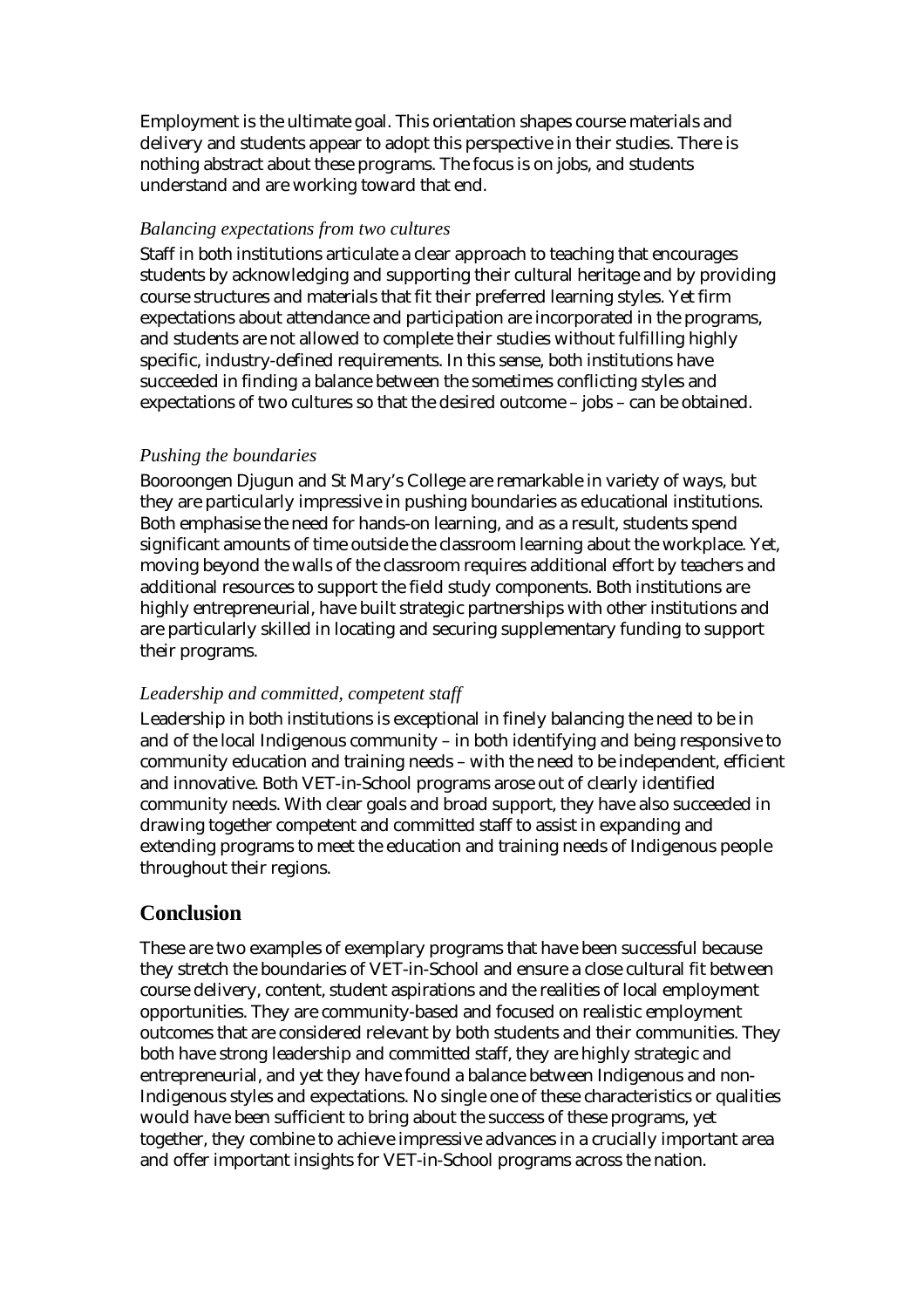## **References**

Ainley J, Robinson L, Harvey-Beavis A, Elsworth G, Fleming M (1994) Subject choice in year 11. Canberra: Department of Employment, Education and Training.

Boughton B and Durnan D (1997) Best practice in benchmarking in Aboriginal community-controlled adult education. A project report to the Australian National Training Authority from the Federation of Independent Aboriginal Education Providers Ltd. Sydney: Federation of Independent Aboriginal Education Providers.

Day A (1994) Looking toward high school: Aboriginal students and parents make choices. In S Harris and M Malin (eds) Aboriginal kids in urban classrooms. Wentworth Falls, New South Wales: Social Science Press.

Durnan D and Boughton B (1999) Succeeding against the odds: the outcomes attained by Indigenous students in Aboriginal community-controlled adult education colleges. Leabrook, South Australia: National Centre for Vocational Education Research.

Gray M, Hunter B and Schwab R G (2000) Trends in Indigenous educational participation and attainment, 1986-96. Australian Journal of Education, vol 44, no 2, pp 101-117.

Groome H and Hamilton A (1995) Meeting the educational needs of Aboriginal adolescents. National Board of Employment, Education and Training, Commissioned Report no 35. Canberra: Australian Government Publishing Service.

Harris S (1984) Culture and learning: tradition and education in North-East Arnhem Land. Canberra Australian Institute of Aboriginal Studies.

House of Representatives Standing Committee on Employment, Education and Training (1997) Youth employment: a working solution. Canberra: Australian Government Publishing Service.

Hughes P (1988) Aboriginal culture and learning styles: a challenge for academics in higher education institutions. Armidale, New South Wales: University of New England.

Long M, Frigo T and Batten M (1999) The school to work transition of Indigenous Australians: a review of the literature and statistical analysis. Canberra: Department of Employment, Education, Training and Youth Affairs.

McIntyre J, Ardler W, Morely Warner T, Solomon N and Spindler L (1996) Culture matters. Community report: Reporting on a project to explore what factors affect the outcomes of vocational education and training for Aboriginal and Torres Strait Islander People. Sydney, New South Wales: Research Centre for Vocational Education and Training, University of Technology.

Munns G, Mootz D, and Chapman D (1996) 'I want to start again': thoughts from some Aboriginal students who are staying on at secondary school. Paper presented at the Australian Association for Research in Education Conference, Singapore.